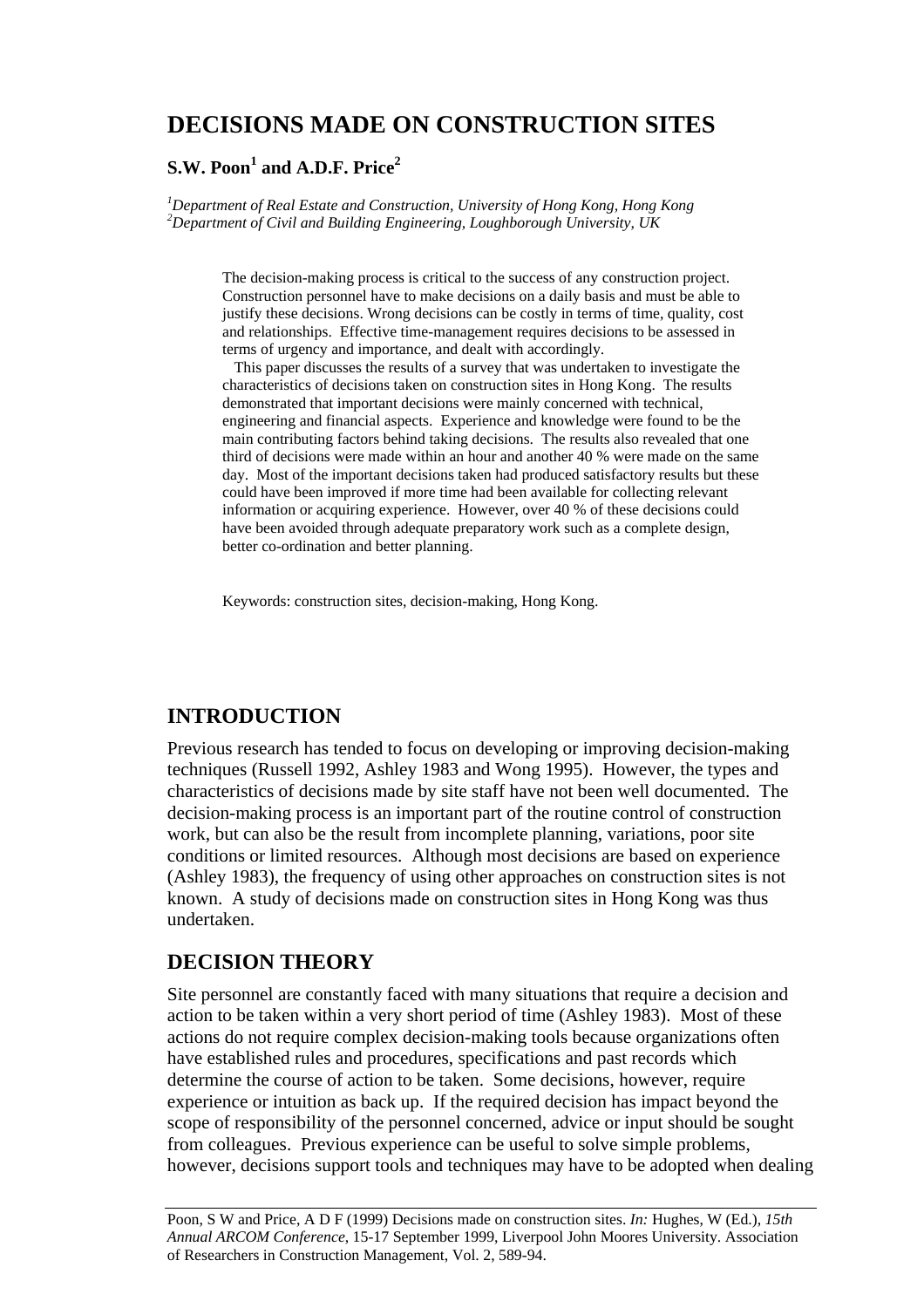with complex problems involving numerous parameters in order to ensure that the best solution is adopted.

## **OBJECTIVES**

The aims of the study discussed in this paper were to investigate:

- the types of decisions made on site in Hong Kong;
- the aids used by site staff in decision-making process; and
- the characteristics of important decisions recently made.

# **RESEARCH METHODOLOGY**

After a review of the relevant literature, a questionnaire was designed to determine:

- the nature of respondent's employer;
- the respondent's post, discipline and working experience;
- the types of decisions generally made;
- the aids generally used when making decisions;
- the time taken to make recent important decisions;
- the feedback on recent decisions made; and
- the possibility of and means to eliminate the need for a decision to be taken.

Decisions are made at all levels on construction sites. Project managers make decisions that can impact on overall project schedule and cost. Site supervisors make decisions that influence operations directly under their supervision. The scope and magnitude of these decisions vary from level to level and are based on different types of experience and use a variety of decision support tools.

## **RESPONDENTS**

In order to differentiate between the types and characteristics of decisions made at different levels, three groups of site personnel pursuing a part-time course in civil engineering or construction management were targeted.

- **Group 1:** 37 respondents with an average of 8.1 years experience. These students were Diploma or Certificate holders pursuing the Higher Certificate course in Civil Engineering. They were mainly employed as works supervisors or similar posts.
- **Group 2:** 77 respondents with an average of 10.9 years experience. Typical respondents were Technician Engineers who hold a Higher Diploma or Higher Certificate in Civil Engineering, and were studying for a Diploma in Construction Management.
- **Group 3:** 20 respondents with average of 8.8 years experience. These are engineers or construction-related professionals pursuing a Postgraduate Diploma or MSc in Construction Management. They have either a degree or a professional qualification.

After briefing, the questionnaires were completed. A total of 134 completed questionnaires were collected with a return rate of over 95 % in all groups.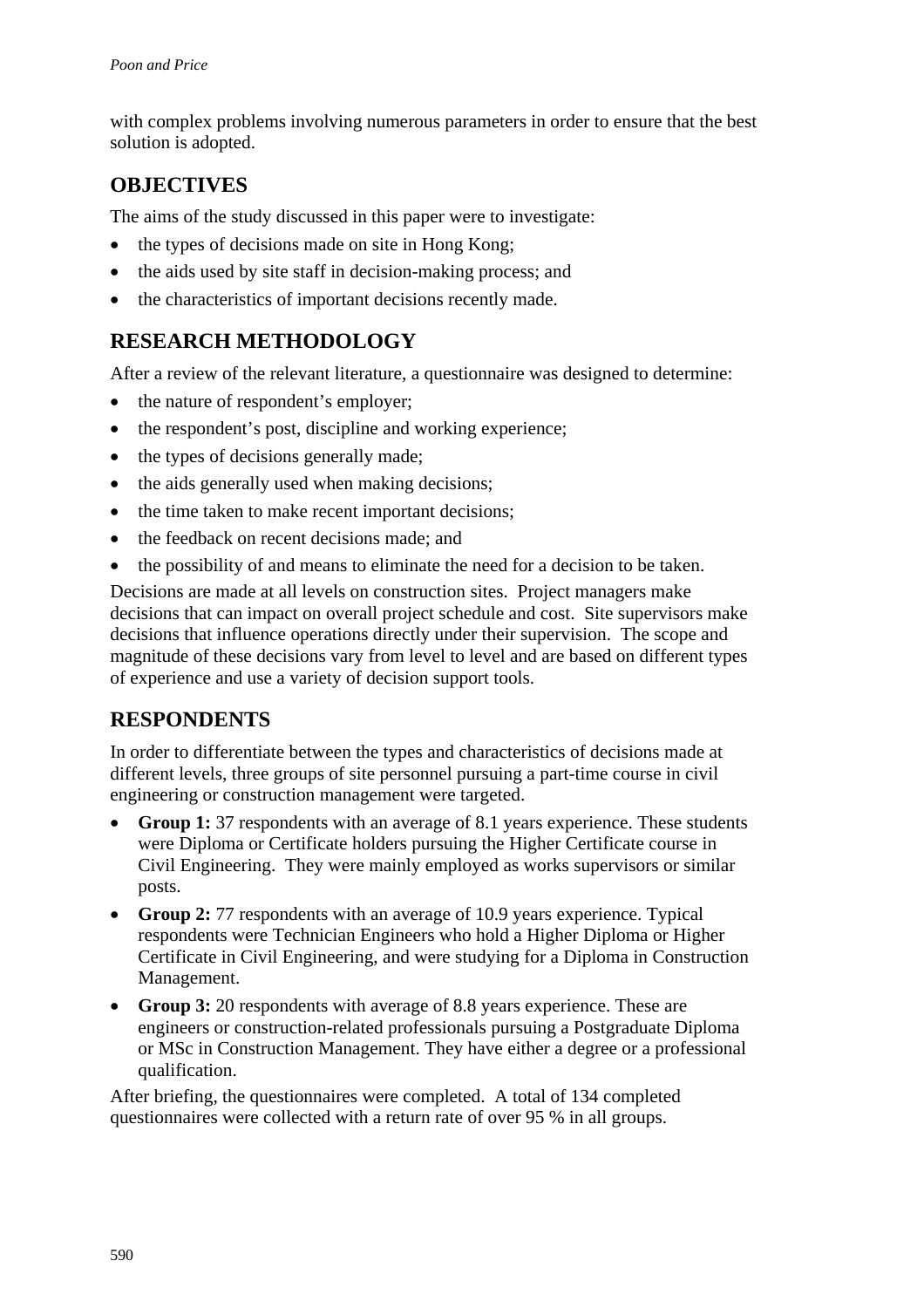| <b>Employer</b> | Group 1 |                          | Group 2 |      | Group 3 |               | <b>Total</b> |               |
|-----------------|---------|--------------------------|---------|------|---------|---------------|--------------|---------------|
|                 | No.     | $\%$                     | No.     | $\%$ | No.     | $\frac{6}{9}$ | No.          | $\frac{6}{9}$ |
| Contractor      | 12      | 32.4                     | 43      | 55.8 | 14      | 73.7          | 69           | 51.9          |
| Government      | 15      | 40.5                     |         | 14.3 |         | 5.3           | 27           | 20.3          |
| Consultant      | 9       | 24.3                     | 8       | 10.4 |         | 5.3           | 18           | 13.5          |
| Developer       |         | 2.7                      | 12      | 15.6 | 3       | 15.8          | 16           | 12.0          |
| Others          |         | $\overline{\phantom{0}}$ | 3       | 3.9  | ٠       | -             | 3            | 2.3           |
| Total           | 37      | 100                      |         | 100  | 19      | 100           | 133          | 100           |

#### **Table 1**: Nature of employer

#### **Table 2**: Current post

| Post                  | Group 1 |               |     | Group 2       |                | Group 3       |     | <b>Total</b>  |  |
|-----------------------|---------|---------------|-----|---------------|----------------|---------------|-----|---------------|--|
|                       | No.     | $\frac{0}{0}$ | No. | $\frac{6}{9}$ | No.            | $\frac{0}{0}$ | No. | $\frac{0}{0}$ |  |
| Project Man           |         |               | 14  | 18.7          | 8              | 42.1          | 22  | 16.8          |  |
| Quant. Surv.          | -       |               | 20  | 26.7          | 5              | 26.3          | 25  | 19.1          |  |
| Site Agent            | 1       | 2.7           | 3   | 4.0           | 1              | 5.3           | 5   | 3.8           |  |
| Engineer              |         |               | 9   | 12.0          | $\overline{c}$ | 10.5          | 11  | 8.4           |  |
| Tech Officer          |         |               |     |               |                | 5.3           | 1   | 0.8           |  |
| Site Supervisor       | 2       | 5.4           |     |               | 1              | 5.3           | 3   | 2.3           |  |
| Clerk of Works        | 1       | 2.7           | 14  | 18.7          | 1              | 5.3           | 16  | 12.2          |  |
| Inspector             | 1       | 2.7           | 3   | 4.0           |                |               | 4   | 3.1           |  |
| Designer              |         |               | 3   | 4.0           |                |               | 3   | 2.3           |  |
| Works Sup             | 24      | 64.9          | 5   | 6.7           |                |               | 29  | 22.1          |  |
| Assistant Eng.        | 2       | 5.4           |     |               |                |               | 2   | 1.5           |  |
| Technician            | 2       | 5.4           |     |               |                |               | 2   | 1.5           |  |
| <b>Production Ass</b> |         | 2.7           |     |               |                |               |     | 0.8           |  |
| Co-ordinator          | 1       | 2.7           |     |               |                |               |     | 0.8           |  |
| <b>Survey Officer</b> | 1       | 2.7           |     |               |                |               |     | 0.8           |  |
| Site Foreman          |         | 2.7           |     |               |                |               |     | 0.8           |  |
| Others                |         |               | 4   | 5.3           |                |               | 4   | 3.1           |  |
| Total                 | 37      | 100           | 75  | 100           | 19             | 100           | 131 | 100           |  |

### **Table 3**: Discipline of current post

| <b>Discipline</b> |     | Group 1                  |     | Group 2       |     | Group 3                  |     | <b>Total</b>  |  |
|-------------------|-----|--------------------------|-----|---------------|-----|--------------------------|-----|---------------|--|
|                   | No. | $\frac{6}{9}$            | No. | $\frac{6}{9}$ | No. | $\frac{6}{9}$            | No. | $\frac{6}{9}$ |  |
| Civil/Struct.     | 25  | 67.6                     | 13  | 16.7          | 3   | 15                       | 41  | 30.4          |  |
| <b>Building</b>   | 9   | 24.3                     | 35  | 44.9          | 12  | 60                       | 56  | 41.5          |  |
| Quant. Surv.      |     | -                        | 22  | 28.2          | 4   | 20                       | 26  | 19.3          |  |
| Architectural     |     | $\overline{\phantom{0}}$ |     | 6.4           |     | $\overline{\phantom{0}}$ | 5   | 3.7           |  |
| Others            |     | 8.1                      |     | 3.8           |     |                          |     | 5.2           |  |
| Total             | 37  | 100                      | 78  | 100           | 20  | 100                      | 135 | 100           |  |

## **RESULTS**

Table 1 presents the nature of each respondent's employer. The respondents' jobs were mainly site based, consequently, half of them worked for contractors or subcontractors.

Table 2 and Table 3 respectively present the post and discipline of respondents. Almost two-thirds of Group 1 were works supervisors. Group 2 were mainly technician engineers or equivalent. Group 3 were mainly engineers or professionals. All of the respondents were engaged in construction work.

Table 4 shows that: decisions taken by Group 1 were mainly technical or engineering related; Groups 2 and 3 involved more decisions relating to financial aspects; and decisions taken by Group 3 also involved personnel matters.

All three groups have similar frequencies of using experience and knowledge while making a decision (Table 5). The points worthy to note are that front-line supervisors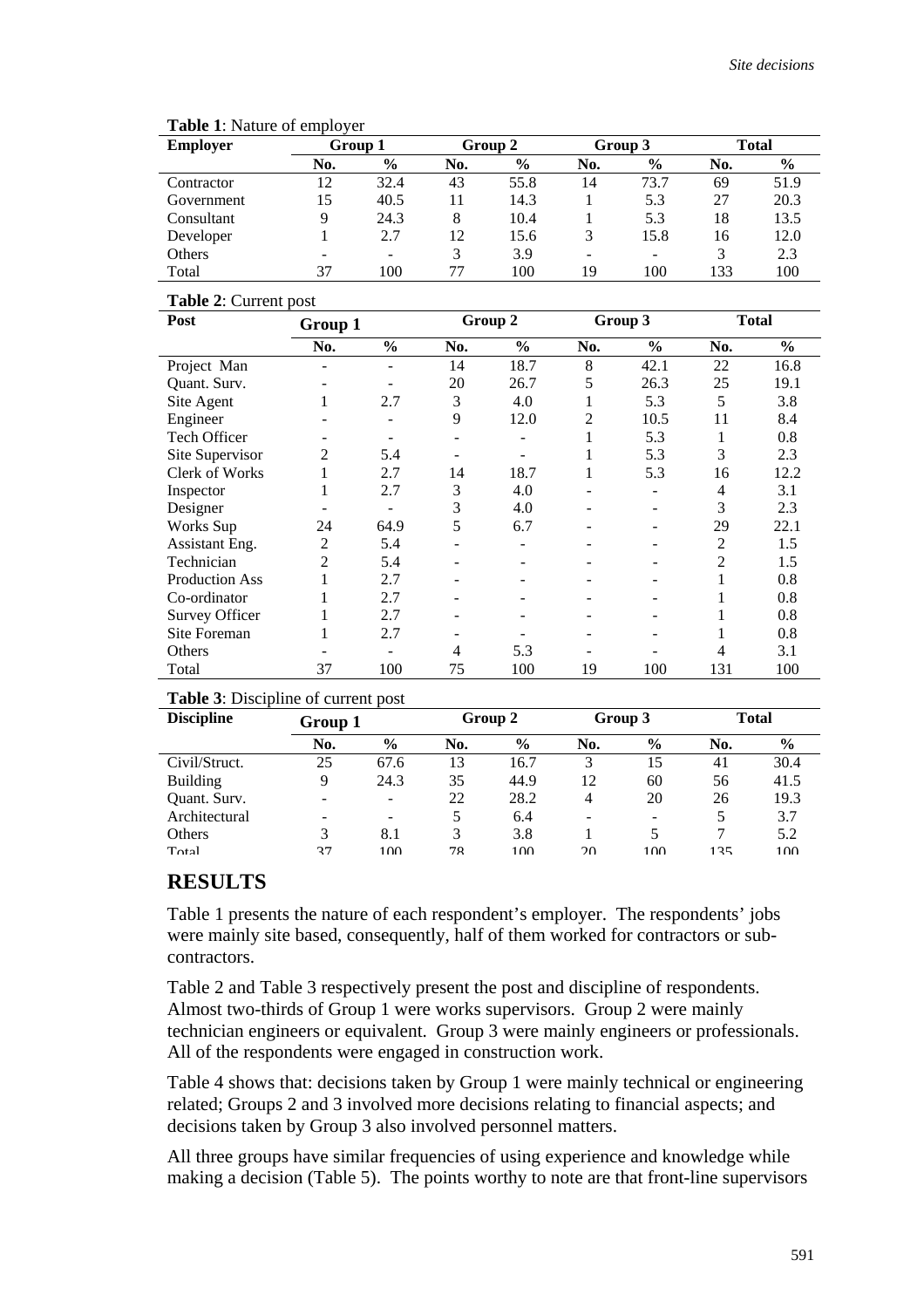| $1.401$ $1.17$ $1.000$ of accession |                          |               |     |               |     |               |     |               |  |
|-------------------------------------|--------------------------|---------------|-----|---------------|-----|---------------|-----|---------------|--|
| Aspect                              | Group 1                  |               |     | Group 2       |     | Group 3       |     | <b>Total</b>  |  |
|                                     | No.                      | $\frac{6}{9}$ | No. | $\frac{6}{9}$ | No. | $\frac{6}{9}$ | No. | $\frac{6}{9}$ |  |
| Tech & Eng                          | 31                       | 96.7          | 38  | 56.7          | 8   | 40            | 77  | 64.7          |  |
| Financial                           |                          | 3.1           | 25  | 37.3          | 8   | 40            | 34  | 28.6          |  |
| Personnel                           | $\overline{\phantom{a}}$ |               | 3   | 4.5           | 3   | 15            | 6   | 5.0           |  |
| Others                              | -                        | -             |     | 1.5           |     |               |     | 1.7           |  |
| Total                               | 32                       | 100           | 67  | 100           | 20  | 100           | 119 | 100           |  |

### **Table 4**: Types of decision

### **Table 5**: Aids used in making decisions

| Aid           | Group 1                  |               | Group 2 |               | Group 3                  |                          | Total |      |
|---------------|--------------------------|---------------|---------|---------------|--------------------------|--------------------------|-------|------|
|               | No.                      | $\frac{6}{9}$ | No.     | $\frac{6}{9}$ | No.                      | $\%$                     | No.   | $\%$ |
| Experience    | 18                       | 40.0          | 42      | 47.2          | 9                        | 40.9                     | 69    | 44.2 |
| Knowledge     | 11                       | 24.4          | 24      | 27.0          | 6                        | 27.3                     | 41    | 26.3 |
| Advice        | 14                       | 31.1          | 5       | 5.6           | $\overline{\phantom{0}}$ | $\overline{\phantom{0}}$ | 19    | 12.2 |
| Past Records  | 2                        | 4.4           | 8       | 9.0           | 4                        | 18.2                     | 14    | 9.0  |
| Mangmt. Tech. | $\overline{\phantom{0}}$ |               | 6       | 6.7           | 2                        | 9.1                      | 8     | 5.1  |
| Intuition     | $\overline{\phantom{a}}$ | -             | 4       | 4.5           |                          | 4.5                      | 5     | 3.2  |
| Total         | 45                       | 100           | 89      | 100           | 22                       | 100                      | 56    | 100  |

| <b>Table 6:</b> Time taken to make a recent important decision |  |  |
|----------------------------------------------------------------|--|--|
|                                                                |  |  |

| <b>Time</b> |                          | Group 1       |                          | Group 2       |                          | Group 3       |     | <b>Total</b> |  |
|-------------|--------------------------|---------------|--------------------------|---------------|--------------------------|---------------|-----|--------------|--|
|             | No.                      | $\frac{6}{9}$ | No.                      | $\frac{6}{9}$ | No.                      | $\frac{0}{0}$ | No. | $\%$         |  |
| Instantly   | 16                       | 44.4          | -                        |               | $\overline{\phantom{0}}$ |               |     |              |  |
| One Hour    | 9                        | 25%           | 18                       | 23.7          | 3                        | 15            | 46  | 34.8         |  |
| Same Day    | 10                       | 27.8          | 37                       | 48.7          |                          | 35            | 54  | 40.9         |  |
| One Week    |                          | 2.8           | 17                       | 22.4          | 5                        | 25            | 23  | 17.4         |  |
| One Month   | $\overline{\phantom{a}}$ |               | 4                        | 5.3           | C.                       | 25            | 9   | 6.8          |  |
| $T = 1$     | $\sim$                   | 100           | $\overline{\phantom{a}}$ | 100           | $\bigcap$                | 100           | 122 | 100          |  |

tended to seek more for advice from their superiors (Group 1 - 31.1 % and Group 2 - 5.6 %) and the professionals tended to base more decisions on past records and management techniques.

Quick decisions are frequently required on site as delays can result in lost production or lead to claims by other parties. Table 6 shows that three quarters of decisions were made on the same day. As the works supervisors' job is related to the supervision of site operations, 97.2 % of their decisions were made on the same day and 44.4 % were made instantly. The professionals needed more time in arriving at a decision (25 % were made in the same week).

Table 7 and Table 8 summarise the quality of feedback on the decisions made. In general, the decisions were satisfactory except two cases (10 %) of professional decisions that had been assessed as bad by other companies. One third of the professionals' decisions were subject to external appraisal.

The decisions made could be improved by various means as shown in Table 9. Group 1 workers considered that increased experience could help improve the quality of the decisions they had made. Group 2 and the professionals considered that more information could be important. The professionals considered that better planning could have improve their decisions made and experience was not as influential as indicated by the other two groups. Table 10 illustrates the possibility of reducing the need for recent decisions and Table 11 summarises the means of reducing the need for recently made decisions.

Groups 1 and 2 considered that over 40 % of their decisions could have been avoided. More complete designs, improved co-ordination and better planning were considered the most effective means of reducing the need for some decisions.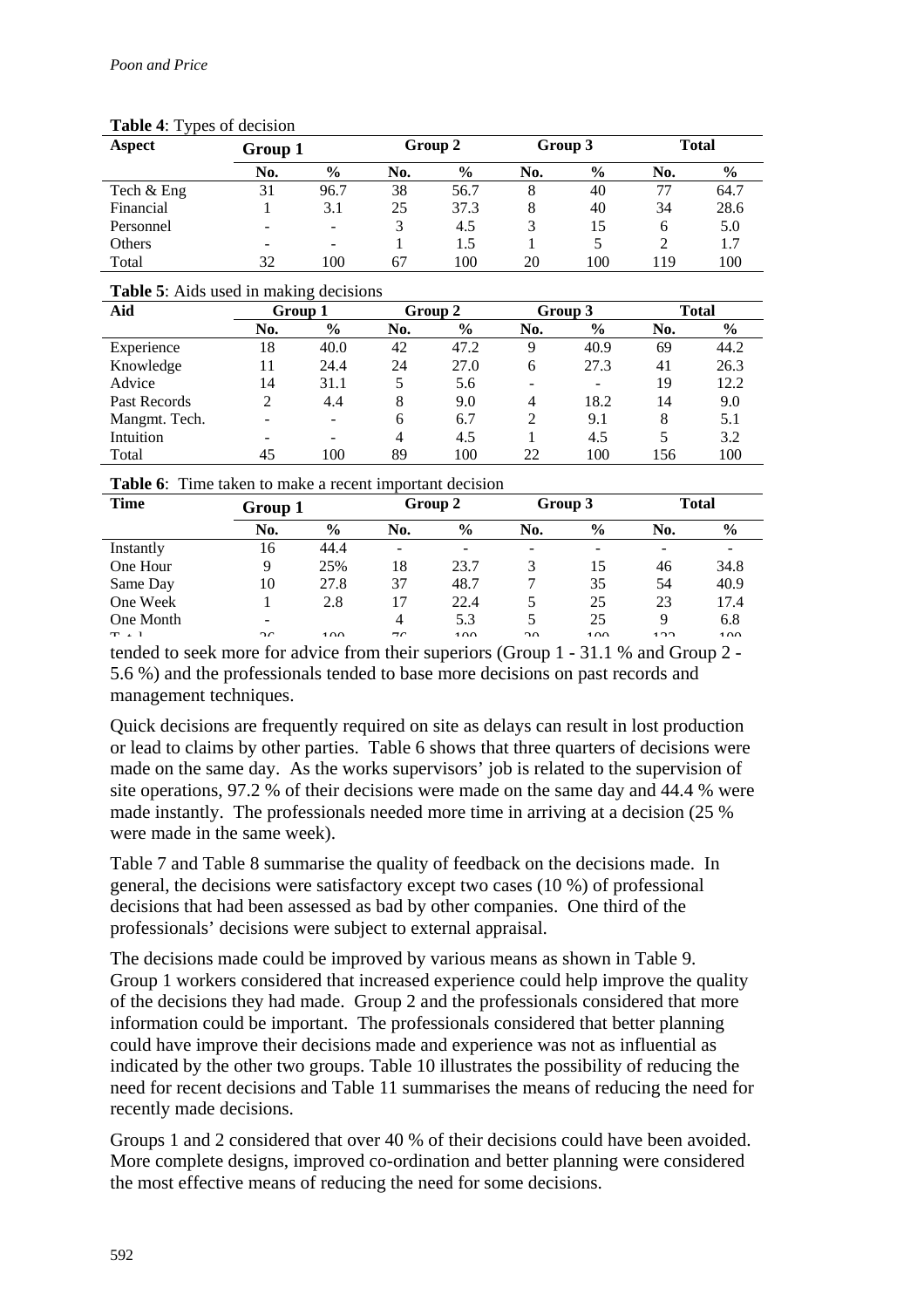| <b>Feedback</b> | Group 1 |               |     | Group 2       |                          | Group 3       |     | <b>Total</b>  |
|-----------------|---------|---------------|-----|---------------|--------------------------|---------------|-----|---------------|
|                 | No.     | $\frac{6}{9}$ | No. | $\frac{6}{9}$ | No.                      | $\frac{6}{9}$ | No. | $\frac{0}{0}$ |
| Very Good       |         | 2.8           |     | 2.6           | $\overline{\phantom{a}}$ |               |     | 2.3           |
| Good            |         | 30.6          | 23  | 30.3          |                          | 35            | 41  | 31.1          |
| Satisfactory    | 24      | 66.7          | 51  | 67.1          |                          | 55            | 86  | 65.2          |
| Bad             |         | -             |     |               |                          | 10            |     | 1.5           |
| Total           | 36      | 100           | 76  | 100           | 20                       | 100           | 132 | 100           |

#### **Table 7**: Feedback on decisions made

#### **Table 8**: Identity of feedback assessors

| <b>Assessors</b> | Group 1 |               | Group 2 |               | Group 3 |               | <b>Total</b> |               |
|------------------|---------|---------------|---------|---------------|---------|---------------|--------------|---------------|
|                  | No.     | $\frac{6}{9}$ | No.     | $\frac{0}{0}$ | No.     | $\frac{6}{9}$ | No.          | $\frac{0}{0}$ |
| Same Comp.       | 30      | 93.8          | 58      | 75.3          | 14      | 66.7          | 102          | 78.5          |
| Other Comp.      |         | 6.2           | 19      | 24.7          |         | 33.3          | 28           | 21.5          |
| Total            | 32      | 100           |         | $100^{\circ}$ |         | 100           | l 30         | 100           |

#### **Table 9**: Improvement of decisions made

| <b>Means</b>           |     | Group 1       |     | Group 2       |                              | Group 3       |     | Total         |
|------------------------|-----|---------------|-----|---------------|------------------------------|---------------|-----|---------------|
|                        | No. | $\frac{6}{9}$ | No. | $\frac{6}{9}$ | No.                          | $\frac{6}{9}$ | No. | $\frac{6}{9}$ |
| More Experience        | 19  | 42.2          | 28  | 30.4          | h                            | 24            | 53  | 32.7          |
| <b>Better Training</b> | 10  | 22.2          | 8   | 8.7           | 3                            | 12            | 21  | 13.0          |
| More Information       | 10  | 22.2          | 40  | 43.5          | 9                            | 36            | 59  | 36.4          |
| <b>Better Planning</b> | 5   | 11.1          | 13  | 14.1          |                              | 28            | 25  | 15.4          |
| Others                 |     | 2.2           | 3   | 3.3           | $\qquad \qquad \blacksquare$ |               | 4   | 2.5           |
| Total                  | 45  | 100           | 92  | 100           | 25                           | 100           | 62  | 100           |

**Table 10**: Possibility of reducing the need for recent decisions

| <b>Possibility</b> |     | Group 1       |     | Group 2       |     | Group 3       |     | <b>Total</b>  |
|--------------------|-----|---------------|-----|---------------|-----|---------------|-----|---------------|
|                    | No. | $\frac{0}{0}$ | No. | $\frac{6}{6}$ | No. | $\frac{0}{0}$ | No. | $\frac{0}{0}$ |
| Yes                | 10  | 44.1          | 37  | 48.           |     | 30            | 58  | 44.6          |
| No                 | 19  | 55.9          | 39  | 51.3          | 14  | 70            | 72  | 55.4          |
| Total              | 34  | 100           | 76  | 100           | 20  | 100           | 130 | 100           |

| Table 11: The means to reducing the need for recent decisions |  |
|---------------------------------------------------------------|--|
|---------------------------------------------------------------|--|

| <b>Means</b>                | Group 1 |               | Group 2                  |               | Group 3 |                          | Total |               |
|-----------------------------|---------|---------------|--------------------------|---------------|---------|--------------------------|-------|---------------|
|                             | No.     | $\frac{0}{0}$ | No.                      | $\frac{6}{9}$ | No.     | $\frac{6}{9}$            | No.   | $\frac{6}{9}$ |
| Complete Design             |         | 33.3          | 21                       | 43.8          | 4       | 40                       | 33    | 40.2          |
| <b>Better Co-ordination</b> |         | 29.2          | 18                       | 37.5          |         | 10                       | 26    | 31.7          |
| <b>Better Planning</b>      |         | 33.3          | 9                        | 18.8          |         | 50                       | 22    | 26.8          |
| <b>Better Weather</b>       |         | 4.2           | $\overline{\phantom{0}}$ | -             |         | $\overline{\phantom{0}}$ |       |               |
| Total                       | 24      | 100           | 48                       | 100           | 10      | 00                       | 82    | 100           |

### **DISCUSSION**

Approximately half of the respondents worked for contractors or sub-contractors, 13.5 % worked for consultants and the rest were employed by government bodies or developers. The respondents held a variety of posts on construction sites, ranging from project manager to site supervisor.

Most of the decisions taken were generally of a technical or engineering nature (64.7 %). Financial decisions accounted for 28.6 %. Personnel decisions were relatively infrequent. The professionals needed to deal more with financial problems while front-line supervisors were concentrated on technical and engineering matters.

Experience (44.2 %) was considered to be the most dominant factor in making a site decision, followed by knowledge (26.3 %), advice (12.2 %) and past records (9 %). However, decisions were seldom based on management techniques.